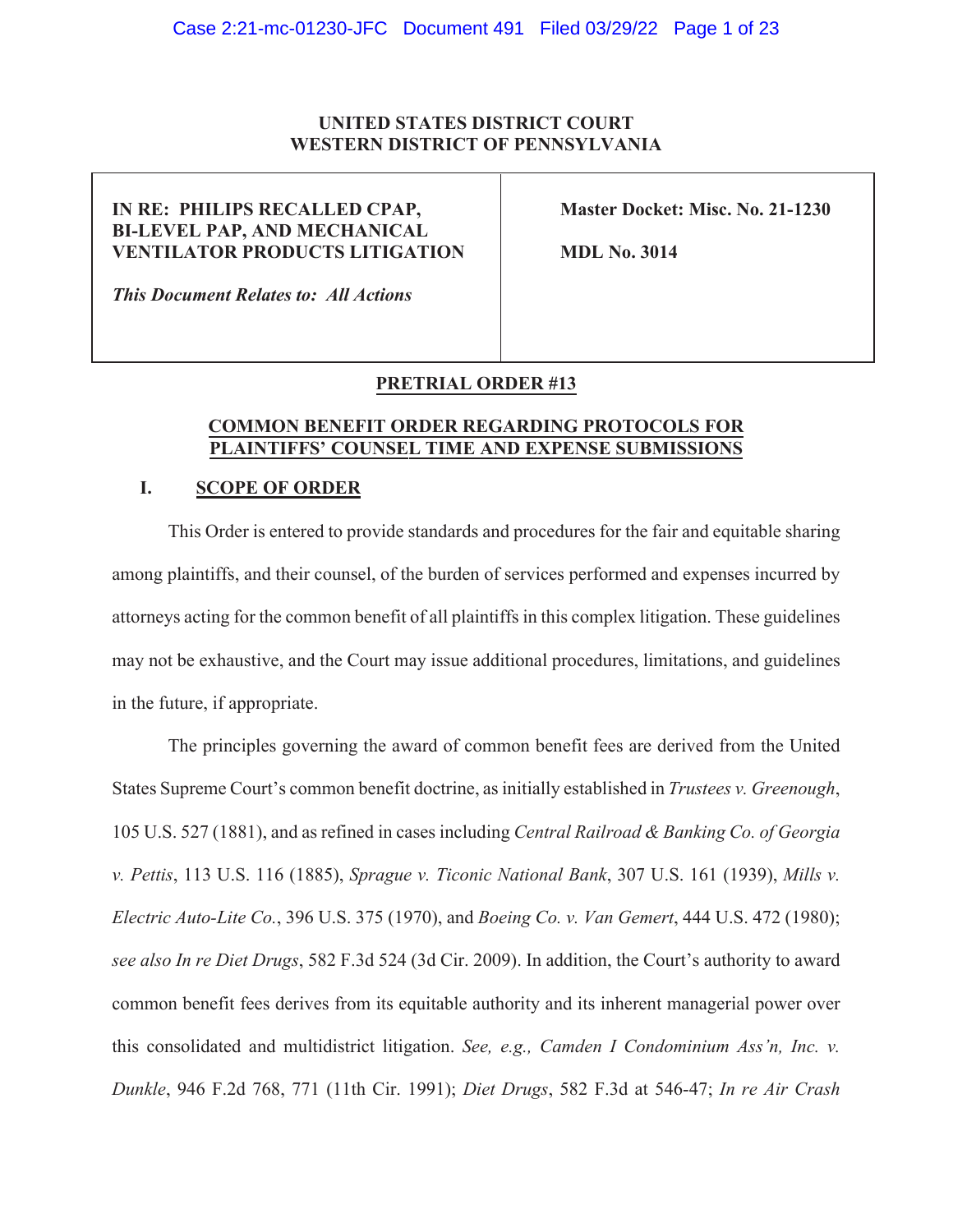#### Case 2:21-mc-01230-JFC Document 491 Filed 03/29/22 Page 2 of 23

*Disaster at Fla. Everglades*, 549 F.2d 1006, 1008 (5th Cir. 1977); *In re Vioxx*, 802 F. Supp. 2d 740, 770 (E.D. La. 2011); *Manual for Complex Litigation*, §14.121.

This Order applies to all cases now pending in MDL 3014, as well as to any cases later filed in, transferred to, or removed to this Court and included as part of MDL 3014, and to all Participating Counsel as further described herein. It is anticipated that at an appropriate time an application will be made for common benefit fees and expense reimbursement. At that time, the Court will seek input from Co-Lead Counsel as to the value of common benefit contributions of each Participating Counsel in the litigation and may consider the appointment of a fee committee to make recommendations to the Court on the allocation of any common benefit fees awarded.

awarding c**GrENGRb&heSTReNDARDS** The following protocols are to be utilized by any Participating Counsel seeking common benefit fees and/or expense reimbursement. At the appropriate time, the Court will establish a mechanism for creating funds for reimbursing counsel for common benefit costs and

**A.** All submitted time and expenses (other than for Plaintiffs' Co-Liaison Counsel's work related to their liaison duties as set forth in Pretrial Order #8, paragraph C(2)) must be incurred only for work authorized in advance, and in writing, by Co-Lead Counsel. Any time and expenses not authorized in advance, and in writing, by Co-Lead Counsel may not be eligible for consideration of a common benefit fee award or reimbursement pursuant to this Order.

**B.** These Time and Expense Protocols are intended for all activities performed and expenses incurred by Participating Counsel that relate to matters common to all of the claimants in MDL 3014, including pre-trial matters, discovery, trial preparation, potential settlement process, obtaining and interfacing with class representatives and representing them in connection with the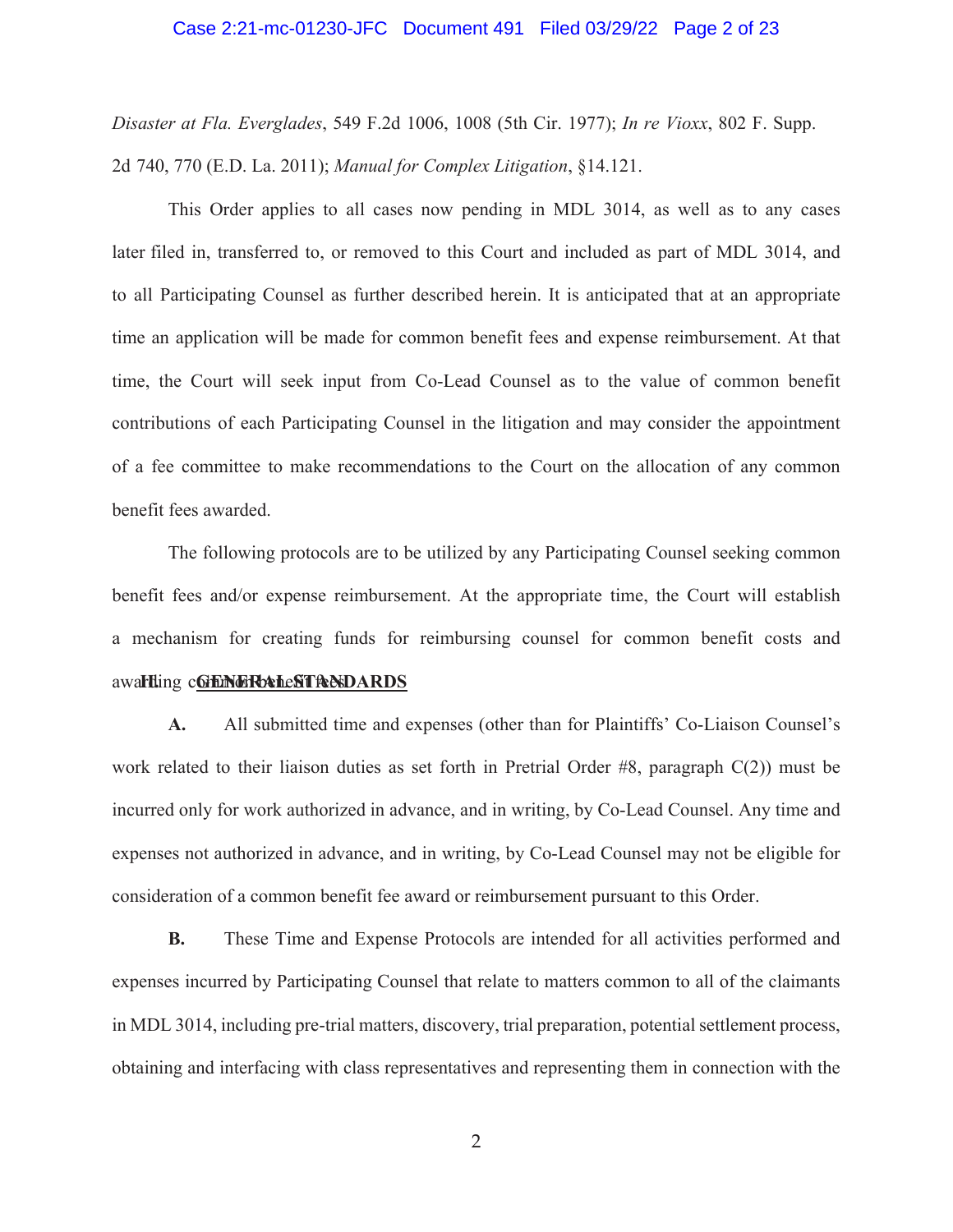#### Case 2:21-mc-01230-JFC Document 491 Filed 03/29/22 Page 3 of 23

putative class actions, vetting and interfacing with potential bellwether plaintiffs, and all other work that advances this litigation to conclusion. The Court notes at the outset that evaluating contributions to the common benefit is a qualitative analysis because not all types of work are created equal. *Vioxx*, 802 F. Supp. 2d at 772. Any Plaintiffs' Counsel that may, at a later date, seek reimbursement or compensation for common benefit time and expenses shall comply with these guidelines, and their submissions shall be in accordance with this Order.

**C.** This Order applies to all Participating Counsel. Participating Counsel includes the following: (1) all attorneys who voluntarily sign the Participation Agreement attached hereto as Exhibit A; (2) all attorneys with a fee interest in any cases pending, later filed in, transferred to, or removed to this Court as part of MDL 3014, regardless of whether or not the attorney signs the Participation Agreement, and regardless of whether or not the attorney also has cases outside the MDL (filed or unfiled); and (3) any attorneys who are subject to the jurisdiction of the Court and who are not otherwise Participating Counsel but who obtain access to and use the common benefit work product of MDL 3014, thereby becoming Participating Counsel. Executed Participation Agreements and updated lists of clients must be provided to and maintained by the Time and Expense Sub-Committee as set forth in the Participation Agreement. Subject to the Stipulated Protective Order entered in MDL 3014 (Doc. 104), and any amendments thereto, as well as any protective orders entered in applicable state court actions, Participating Counsel are entitled to receive the MDL common benefit work product as well as any state court work product of those attorneys who are Participating Counsel as defined above. Participating Counsel are prohibited from sharing any such work product (i) with counsel who are not Participating Counsel or (ii) if such sharing is in violation of any applicable protective order. Participating Counsel will also be entitled to seek compensation for common benefit work and expenses as set forth herein. In return, Participating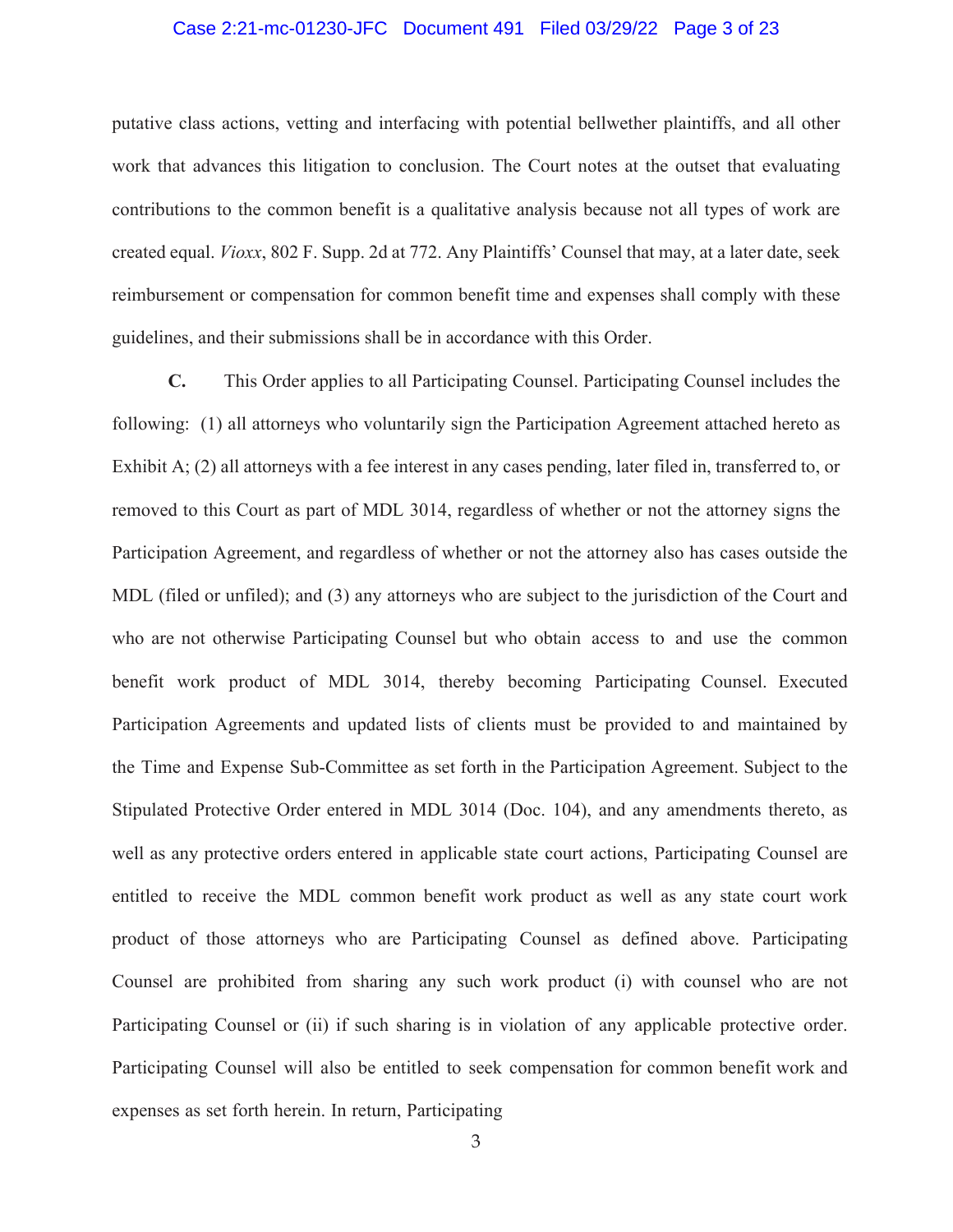### Case 2:21-mc-01230-JFC Document 491 Filed 03/29/22 Page 4 of 23

Counsel agree that, if at some future point the Court enters an Order establishing a common benefit assessment, that assessment must be paid on all filed and unfiled cases or claims in state or federal court in which they share a fee interest. All Participating Counsel are bound by the terms, conditions, and obligations of this Order, as well as any other potential future Common Benefit Orders of this Court in MDL 3014.

**D.** The Time and Expense Sub-Committee has selected, and Co-Lead Counsel have approved the retention of Randall L. Sansom, CPA to provide accounting services regarding common benefit time and expense submissions. The CPA will assist the Time and Expense Sub-Committee in compiling and reviewing submissions, making submissions accessible to the Time and Expense Sub-Committee and Co-Lead Counsel, and creating reports. Such reports will include information related to both time and expenses and will summarize, with back-up detail, the submissions of all firms, for such work. Also included in the reports will be recommendations from the Time and Expense Sub-Committee regarding compliance with this Order and the reasonableness of submissions; and identifying any submissions that are not in compliance with this Order or which otherwise appear not to be reasonable. Co-Lead Counsel shall determine on a monthly basis if time and expenses identified as potentially not compensable or reasonable should be disallowed, and notify (through the Time and Expense Sub-Committee, the CPA, or directly) the firm/person who submitted the time/expense of their determination. Co-Lead Counsel may allow the firm/person an opportunity to correct the problem if appropriate. This will ensure that any issues regarding the compensability of time/expenses and compliance with this Order can be dealt with in a timely manner as opposed to at the conclusion of the litigation, and thusly avoid disputes of magnitude regarding attorney fees and expenses. On a quarterly basis, the Time and Expense Sub-Committee shall provide the Court, for *in camera* review, summary reports detailing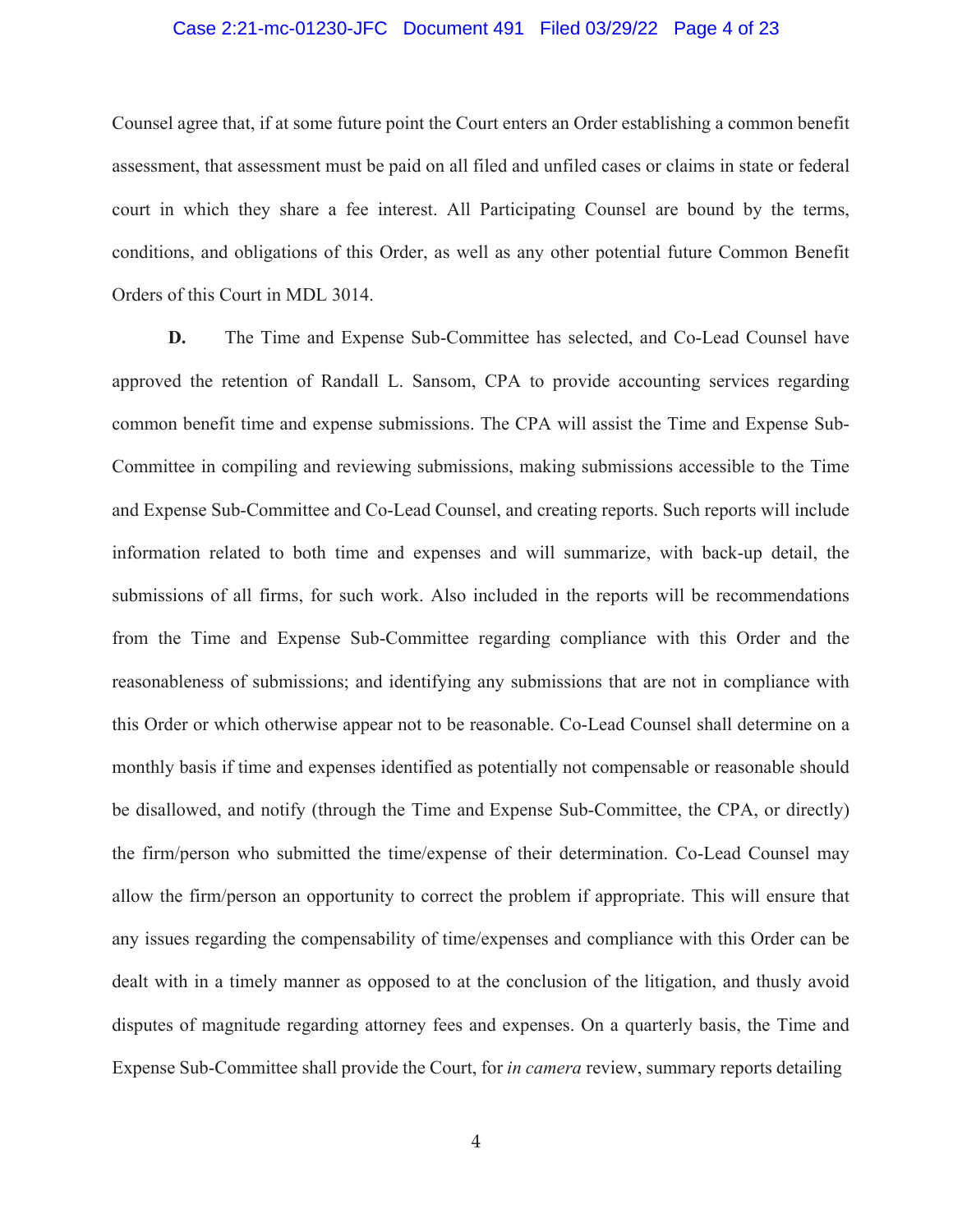#### Case 2:21-mc-01230-JFC Document 491 Filed 03/29/22 Page 5 of 23

the expenditures of Shared Costs and the total time and expenses approved by Co-Lead Counsel for each firm for the previous quarter, and other information as the Court may direct.

**E.** Common benefit time and expense submissions must be submitted timely as set forth herein, and on a monthly basis, to the CPA directly into a centralized system called Litigation Locker, for an initial review by the Time and Expense Sub-Committee in conjunction with the CPA. No other form of submission for time and expenses will be accepted. It is essential that each firm, on a monthly basis, timely submit its records for the preceding month. All submissions must be certified attesting to the accuracy and correctness of the submission.

**F.** The Time and Expense Sub-Committee is authorized to establish one or more bank accounts for the collection and deposit of assessments to create a Shared Cost Fund for the payment of Shared Costs as defined herein, as well as for any other such functions as may be necessary and appropriate (the "Account(s)"). The Account(s) shall be made available for review by Co-Lead Counsel, the CPA, and any other person/entity as approved by Co-Lead Counsel, subject to Court approval; otherwise, the Account(s) are confidential. The Time and Expense Sub-Committee shall provide any and all bank statements for such Account(s) to Co-Lead Counsel and the CPA for their review.

**G.** The CPA will ensure proper compliance by the parties with this Order and work with the Time and Expense Sub-Committee to manage the Shared Cost Fund and administer the payment and reimbursement of Shared Costs approved by Co-Lead Counsel from the Shared Cost Fund.

**H.** Each lawyer or staff member working on common benefit activities must submit a separate report of his/her time and expense records every month. Report periods close on the last day of each month, and records for time worked or expenses incurred during that period must be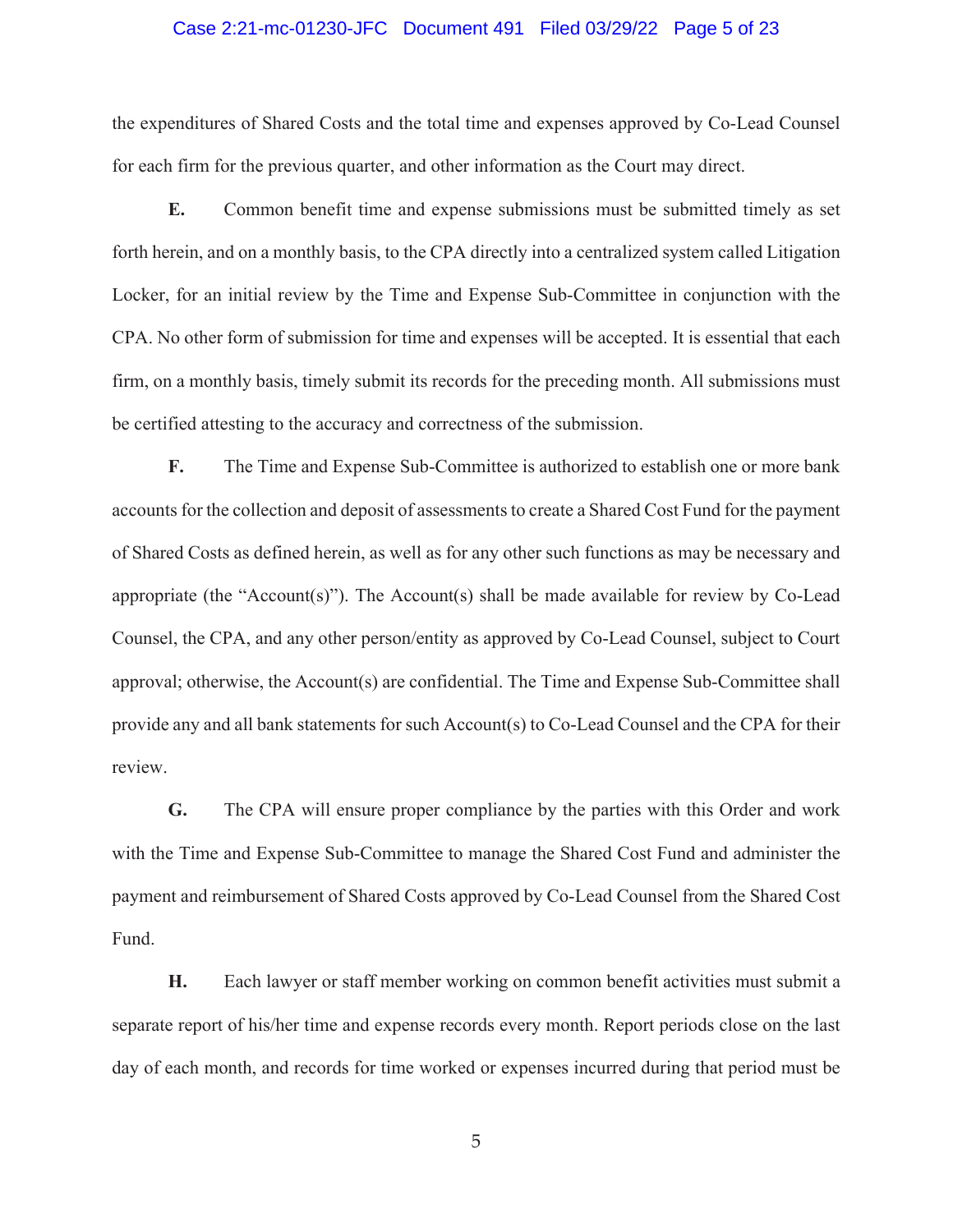### Case 2:21-mc-01230-JFC Document 491 Filed 03/29/22 Page 6 of 23

submitted by the 20th day of the following month regardless of whether the 20th day falls on a holiday or weekend. Forms and instructions regarding submission of time and expenses pursuant to this Order shall be distributed by Co-Lead Counsel prior to the due date of the first submission. The first submission is due on April 20, 2022, and shall include all time and expenses from the date the Court appointed Plaintiffs' Leadership counsel in Pretrial Order #8 on February 15, 2022 through March 31, 2022. Thereafter, time and expense records shall be submitted on the 20th day of each month and shall cover the time period through the end of the preceding month. For example, all time and expense entries for common benefit activities performed in May would be due June 20th. Failure to provide time and expense records as set forth herein will result in a waiver of the same unless, due to extenuating circumstances, a specific extension is granted in writing by the Time and Expense Sub-Committee prior to the due date.

**I.** The Court reserves judgment on whether time and expenses (other than for interim lead counsel appointed by the Court in Pretrial Orders #2 and #6) incurred before Plaintiffs' Leadership was appointed by the Court on February 15, 2022 shall be allowed.<sup>1</sup> However, all such time and expenses prior to February 15, 2022, shall be provided to the CPA in the form and manner set forth in this Order in a separate submission to the CPA on or before April 20, 2022, for consideration by the Court at a later date.

# **III. TIME REPORTING**

**A.** Only time spent on matters common to all of the claimants in MDL 3014 will be considered eligible for a common benefit fee award. No time spent on developing or processing any case for an individual claimant will be considered or should be submitted, except in connection

<sup>&</sup>lt;sup>1</sup> As set forth in Pretrial Order #2, reimbursement for costs and/or fees for services of the interim lead counsel will be set at a time and in a manner established by the Court after due notice to all counsel and after a hearing.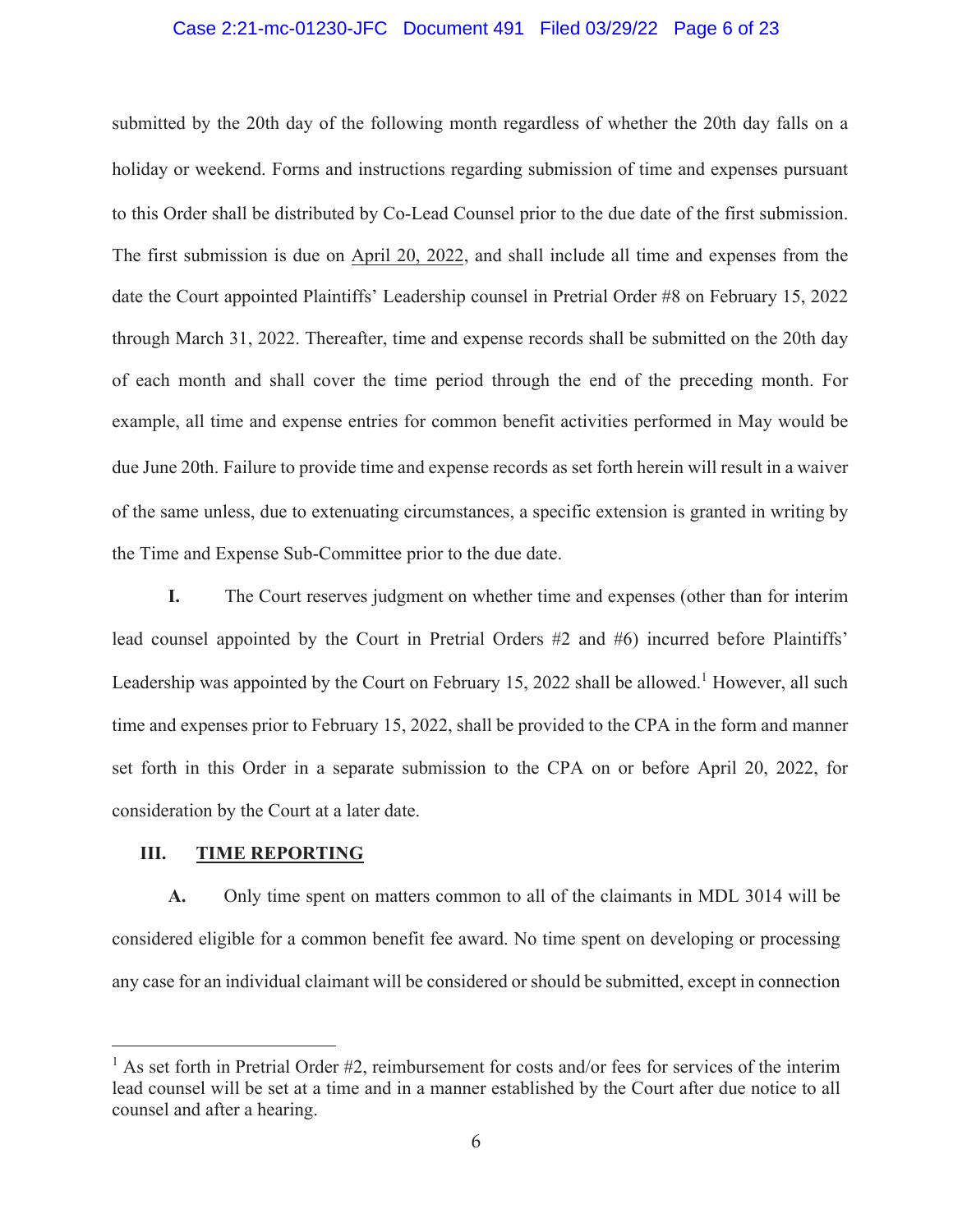### Case 2:21-mc-01230-JFC Document 491 Filed 03/29/22 Page 7 of 23

with time spent looking for, obtaining and representing an individual claimant representing a Class or Subclass to the extent this activity is approved by Co-Lead Counsel, or the case is determined by the Leadership or the Court to be a "common benefit case" (*e.g.*, "test case" or "Bellwether" case).

**B.** All time must be accurately and contemporaneously maintained. Time shall be kept according to these guidelines and specifically in accordance with the Litigation Task Definitions attached hereto as Exhibit B. All Plaintiffs' Counsel shall keep a daily record of their time spent in connection with this litigation, indicating with specificity the date, hours, name of Co-Lead Counsel who authorized the task, and particular activity. The failure to maintain such records, as well as insufficient description of the activity may result in disallowance of the submission.

**C.** All time for each firm shall be maintained in 1/10 of an hour increments (6 minutes) and individual entries should have a specific task code in accordance with the Litigation Task Definitions associated with the time. Failure to do so may result in time being disallowed.

**D.** All time records shall be submitted as set forth above, together with a summarization by each firm of the total time reported by the firm for the particular reporting period, as well as the total time reported by each timekeeper broken down by Litigation Task Definitions.

**E.** The summary report form shall be certified by a senior partner of the reporting firm each month attesting to the accuracy and correctness of the monthly submission.

#### **IV. EXPENSE REPORTING**

**A.** Advanced costs will be deemed as either "Shared" or "Held".

**1.** Shared Costs are costs that will be paid out of the Shared Cost Fund Account(s).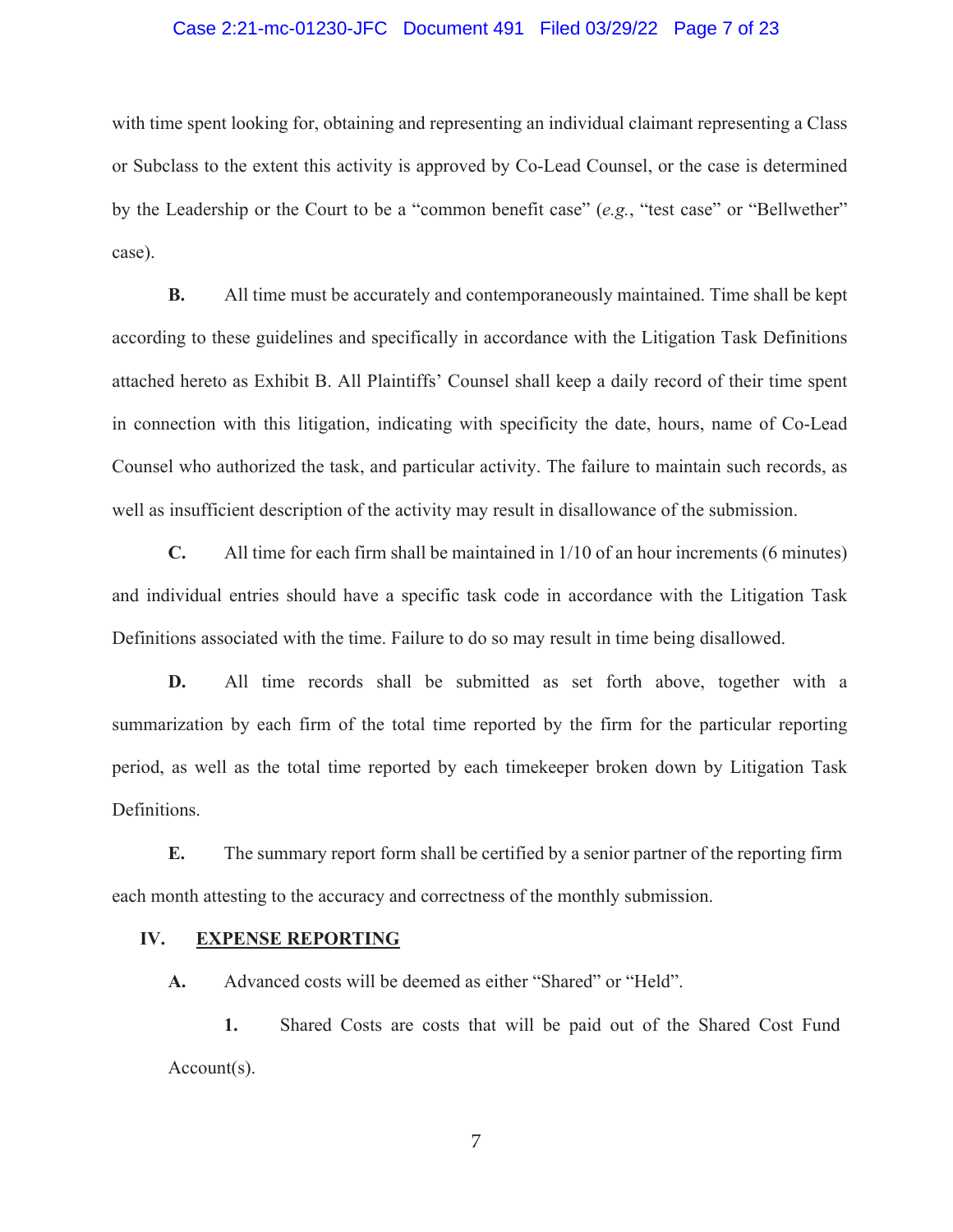#### Case 2:21-mc-01230-JFC Document 491 Filed 03/29/22 Page 8 of 23

**2.** Held Costs are those common benefit expenses that will be carried by each attorney in MDL 3014 and reimbursed if and when approved by the Court.

assigned common benefit tasks by Co-Lead Counsel will contribute to the Shared Cost Fund at times and in amounts sufficient to cover the administration of the MDL. The timing and amount of each assessment will be determined by Co-Lead Counsel. **B.** Each member of the Plaintiffs' Leadership appointed by the Court and any others

# **V. SHARED COSTS**

**A.** Shared Costs are costs incurred for the common benefit of the claimants as a whole. No individual claimant-related costs will be considered as Shared Costs and must not be submitted, except in connection with individual claimant-related costs incurred as a result of looking for, obtaining and representing an individual claimant representing a Class or Subclass as authorized by Co-Lead Counsel, or the case is determined by the Leadership or the Court to be a "common benefit case" (*e.g.*, "test case" or "Bellwether" case), which, in such circumstances, shall be noted in the expense submission. All costs of a substantial nature that meet these requirements and fall under the following categories shall be considered Shared Costs and qualify to be submitted and paid directly from the Shared Cost Fund Account(s). All Shared Costs must be approved by Co-Lead Counsel prior to being incurred and prior to payment. Shared Costs include:

- **1.** Court filing and service costs;
- **2.** Depositions and court reporter costs;

**3.** Document Depository – creation, operation, staffing, equipment and administration;

**4.** Costs to acquire, store, and test evidence, including Philips recalled CPAP, Bi-Level PAP, and mechanical ventilator devices and component parts;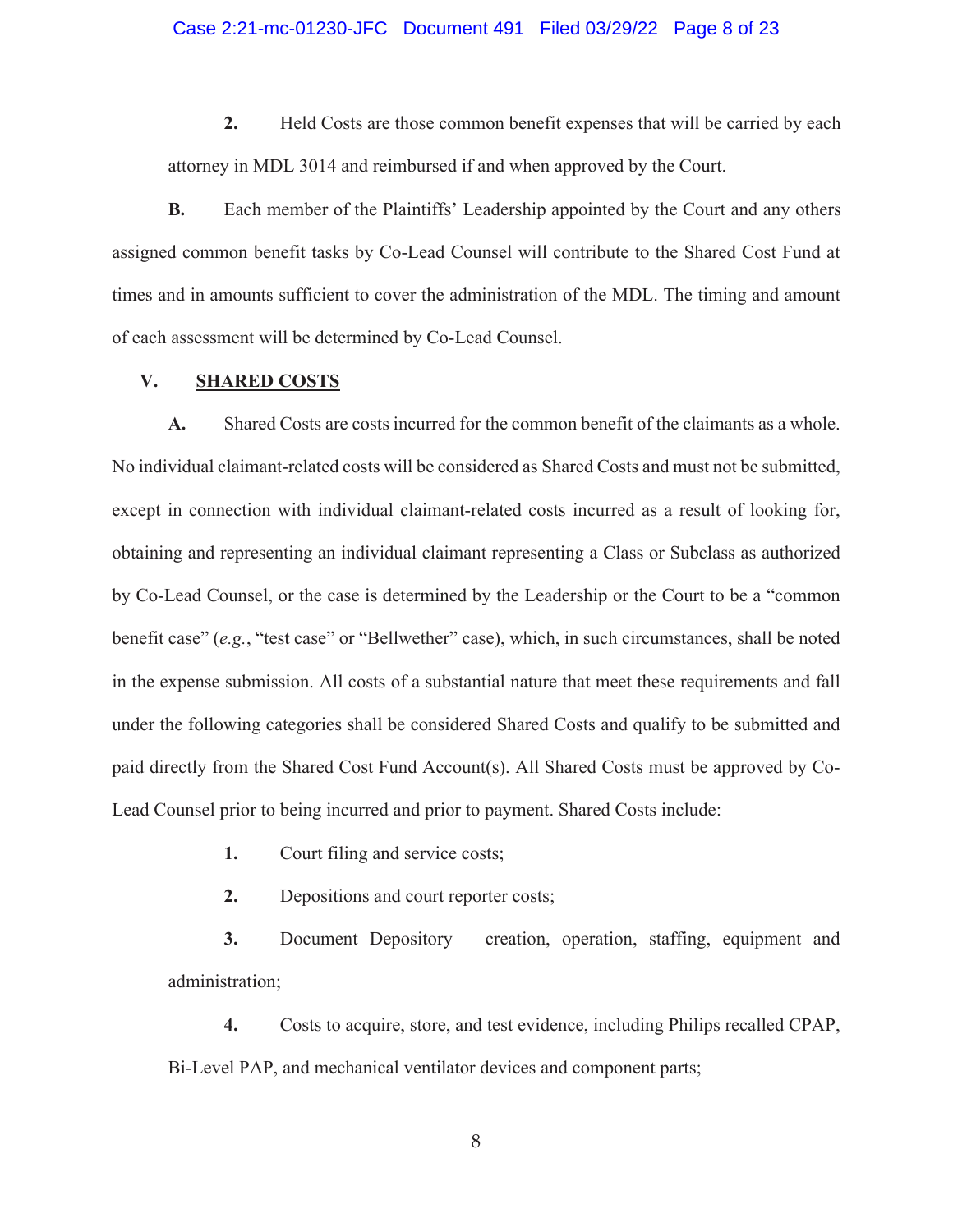## Case 2:21-mc-01230-JFC Document 491 Filed 03/29/22 Page 9 of 23

**5.** Plaintiffs' Co-Liaison Counsel administrative matters (*e.g.*, expenses for equipment, technology, courier services, long distance, conference calls, telecopier, electronic service, postage, meeting expenses, travel for administrative matters, photocopy and printing, etc.);

**6.** Leadership administration matters such as meetings and conference calls;

**7.** Legal fees not associated with the prosecution of the case and accountant

fees;

**8.** Expert witness and consultant fees and expenses;

**9.** Printing, copying, coding, shipping, scanning (both in and out of house or extraordinary firm cost);

**10.** Research by outside third-party vendors/consultants/attorneys;

**11.** Common witness expenses, including travel;

**12.** Translation and interpreter costs;

**13.** Bank or financial institution charges;

**14.** Investigative services;

**15.** Claims Administrator charges;

**16.** Special Master charges; and

**17.** CPA fees.

**B.** The Time and Expense Sub-Committee shall prepare and be responsible for distributing to Plaintiffs' Counsel the reimbursement procedures and the forms associated therewith. Request for payments should include sufficient information to allow the Time and Expense Sub-Committee to account properly for costs and to provide adequate detail to the Court.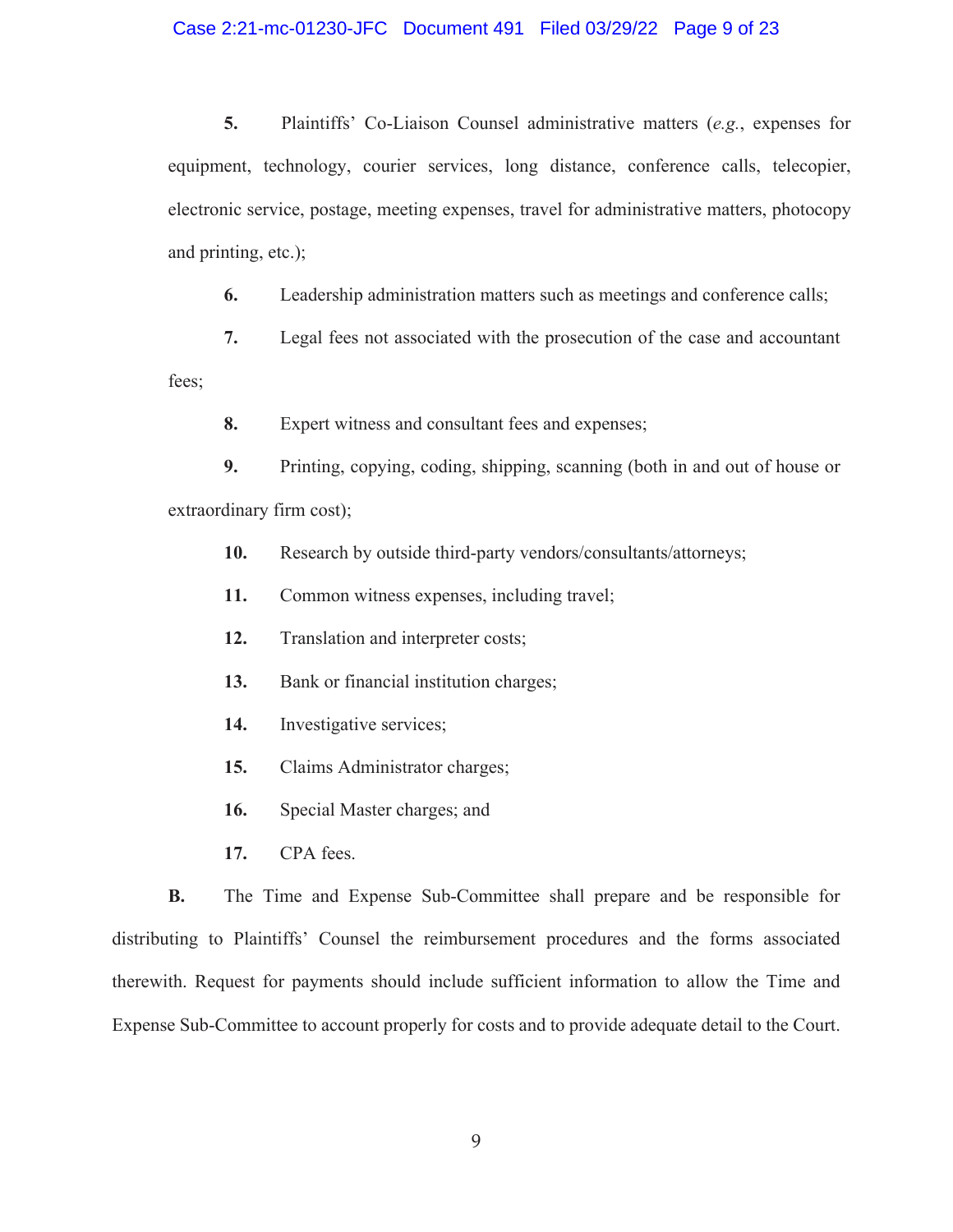#### Case 2:21-mc-01230-JFC Document 491 Filed 03/29/22 Page 10 of 23

All requests shall be subject to review by the Time and Expense Sub-Committee, who shall submit same to Co-Lead Counsel with recommendations for final approval.

## **VI. HELD COSTS**

**A.** Held Costs are costs incurred for the common benefit of the claimants as a whole, but do not fall into the above Shared Costs categories. No specific claimant-related costs can be considered as Held Costs, except in connection with specific claimant-related costs incurred as a result of looking for, obtaining and representing an individual claimant representing a Class or Subclass, if authorized by Co-Lead Counsel, or the case is determined by the Leadership or the Court to be a "common benefit case" (*e.g.*, "test case" or "Bellwether" case). All costs of a substantial nature that meet these requirements and fall under the following categories shall be considered Held Costs and qualify to be submitted for consideration by the Time and Expense Sub-Committee and/or Co-Lead Counsel for future reimbursement by the Court.

- **1.** Telefax charges;
- **2.** Postage, shipping, courier, certified mail;
- **3.** Printing and photocopying (in-house);
- **4.** Computer research Lexis/Westlaw;
- **5.** Telephone long distance (actual charges only);
- **6.** Secretarial and clerical overtime; and

**7.** Travel – pursuant to Travel Limitations set forth below, including travel for attorney to attend depositions, court or legislative or administrative matters:

- **a)** Airfare
- **b**) Reasonable ground transportation
- **c)** Hotel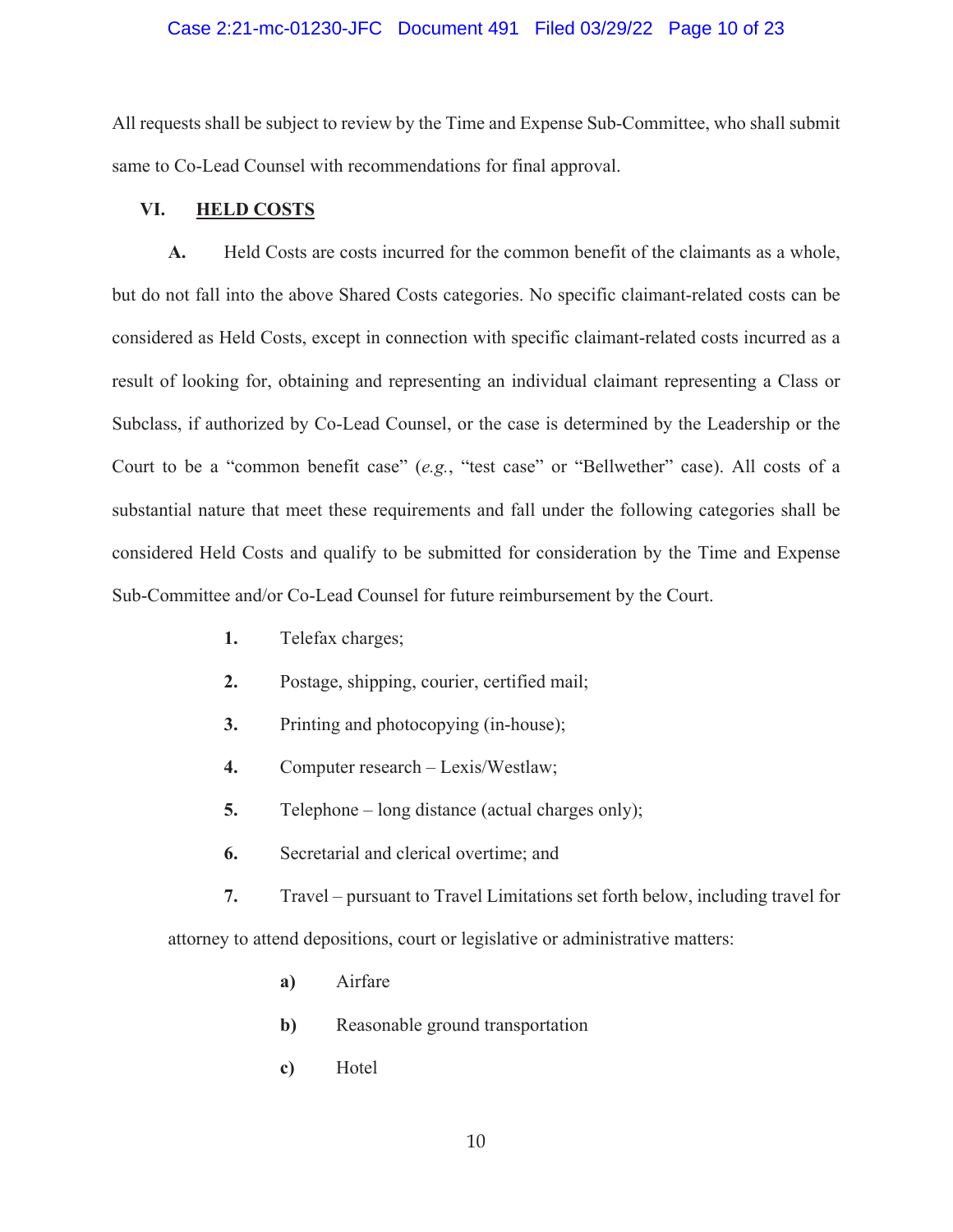- **d)** Reasonable meals and entertainment
- **e)** Reasonable other (parking)
- **f)** Car rental, cabs, etc.

General overhead costs of the firm, including expenditures for (a) services and software to manage the firm's dockets, attorney calendars, and travel, (b) secretarial or administrative services, (c) messenger services, (d) printing of emails, (e) bookkeeping, (f) the use of conference rooms, or (g) the general management of the firm do not qualify as Held Costs.

#### **VII. TRAVEL LIMITATIONS**

**A.** Airfare. Only the lowest-price available coach airfare at time of booking (either at restricted coach rates or rates which allow the reservation to be rebooked without surcharge and other agency fees) for a reasonable itinerary will be reimbursed. Notwithstanding the foregoing, first-class airfare shall be allowed for cross-country flights that are in excess of four (4) hours nonstop flight time or international flights. Airfare expense submissions must be supported by invoice(s) or receipt(s) for airfare that shows class of airfare purchased, name of traveler, and destination. If first-class is flown and only coach fare is reimbursable, proof of applicable coach fare must be provided. Private flights will only be reimbursed at the applicable coach fare, as set forth herein.

**B.** Hotel. Hotel room charges will be reimbursed at actual cost up to the greater of (a) \$350 per night excluding taxes, or (b) the average available room rate of the Westin, Hyatt, Hilton and Marriott hotels (or comparable) in that city. Hotel expense submissions must be supported by a hotel issued receipt. If a receipt is not available, a credit card statement or cancelled check may be submitted provided it is accompanied by an Affidavit that states that the expense was incurred for travel related to common benefit and within the limitations of this Order.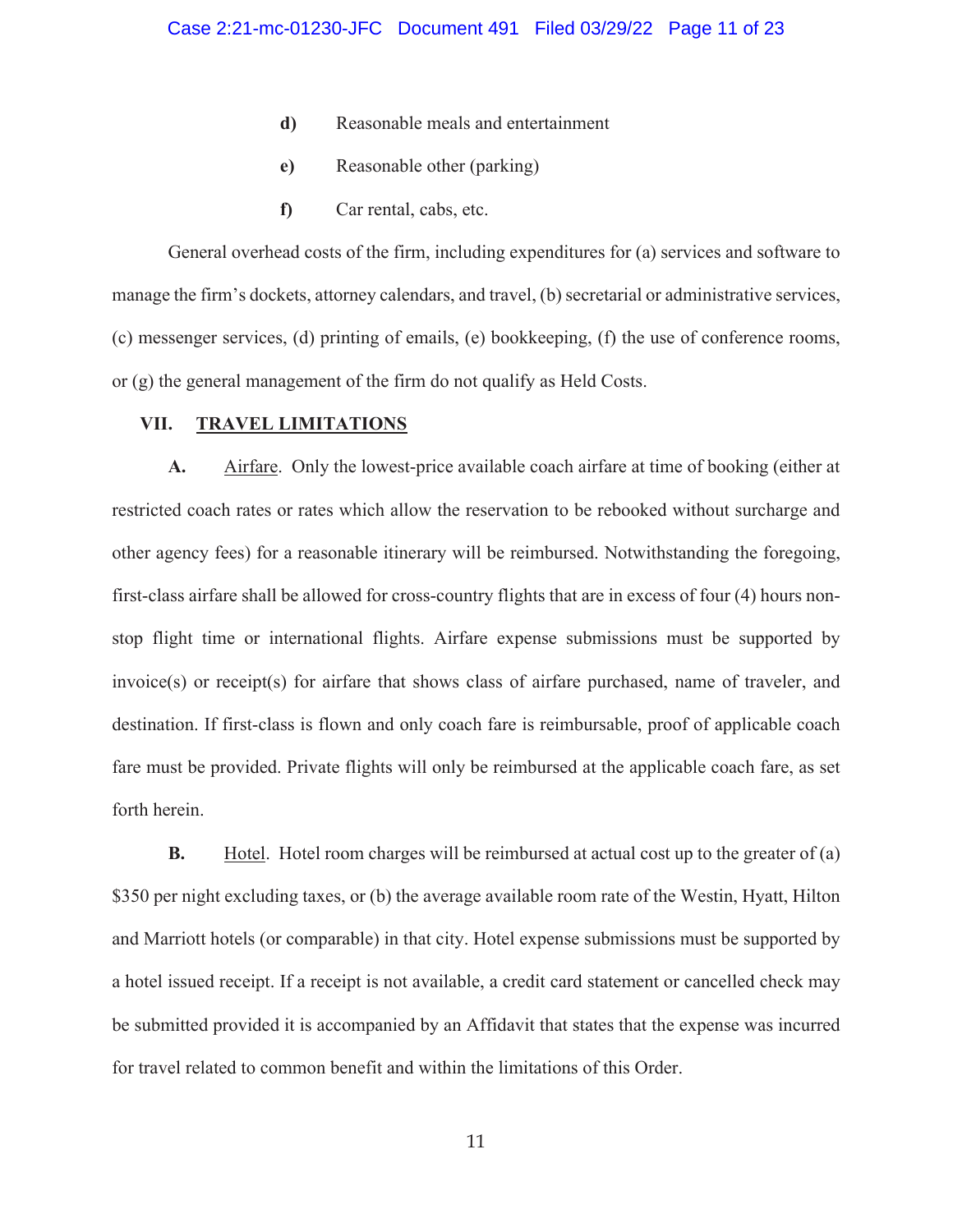#### Case 2:21-mc-01230-JFC Document 491 Filed 03/29/22 Page 12 of 23

**C.** Meals. Meal expenses must be reasonable. Meal expense submissions must be supported by receipts or credit card statements that reflect the date and identify those performing common benefit services who are partaking in the meal.

**D.** Cash Expense. Miscellaneous cash expenses for which receipts generally are not available (tips, luggage handling, pay telephone, etc.) will be reimbursed up to \$50 per trip (or \$25 per day if the trip is longer than 2 days), as long as the expenses are properly itemized.

**E.** Rental Automobiles. Luxury automobile rentals will not be fully reimbursed. If luxury automobiles are selected when non-luxury vehicles are available, then the difference between the luxury and non-luxury vehicle rates must be shown on the travel reimbursement form, and only the non-luxury rate may be claimed. Rental automobile expense submissions must be supported by receipts. Such rentals shall be limited for purposes of traveling to or from meetings, hotel, court appearances and airport. The use of hired limousines is considered a luxury automobile and will only be reimbursed the amount of reasonable taxi fare (if for inter-city transfer) or nonluxury auto rental rates for extended distances.

**F.** Private Car Transfers. May be used, however only the amount of the standard taxi fare, for that destination, will be compensable.

**G.** Mileage.Mileage claims must be documented by stating origination point, destination, total actual miles for each trip, and the rate per mile paid by the member's firm. The maximum allowable rate will be the maximum rate allowed by the IRS (currently 0.585 cents per mile).

**H.** Parking. Shall be limited to actual documented costs.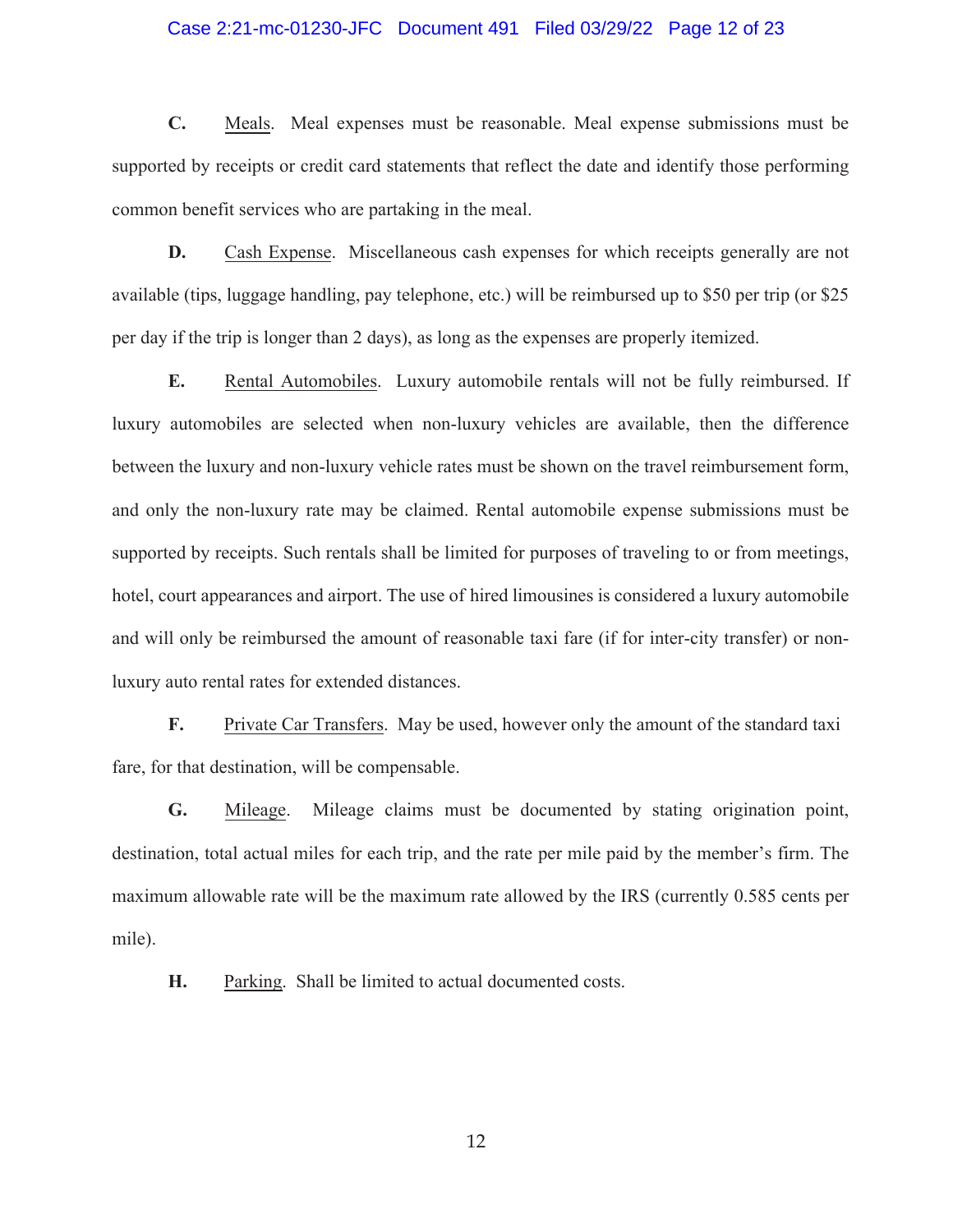#### **VIII. NON-TRAVEL LIMITATIONS**

**A.** Long Distance Telephone. Long-distance telephone charges for specific MDL 3014 related calls must be documented. Copies of the telephone bills must be submitted with notations as to which charges relate to this litigation.

**B.** Shipping, Courier, and Delivery Charges. All claimed expenses must be documented with bills showing the sender, origin of the package, recipient, and destination of the package.

**C.** Postage Charges. A contemporaneous postage log or other supporting documentation must be maintained and submitted. Postage charges are to be reported at actual cost.

**D.** Telefax Charges. Contemporaneous records should be maintained and submitted showing faxes sent and received. The per-fax charge shall not exceed \$1.00 per page.

**E.** In-House Photocopy. A contemporaneous photocopy log or other supporting documentation must be maintained and submitted. The maximum copy charge is  $25¢$  per page.

**F.** Secretarial and Clerical Overtime. An itemized description of the task and time spent must be submitted for secretarial and clerical overtime. All such overtime must be approved by the Time and Expense Sub-Committee or Co-Lead Counsel before submission.

**G.** Computer Research -Lexis/Westlaw. Claims for Lexis, Westlaw, and other computer legal research expenses should be in the exact amount charged to the firm for these research services. All such computer legal research must be related to an approved assignment by Co-Lead Counsel.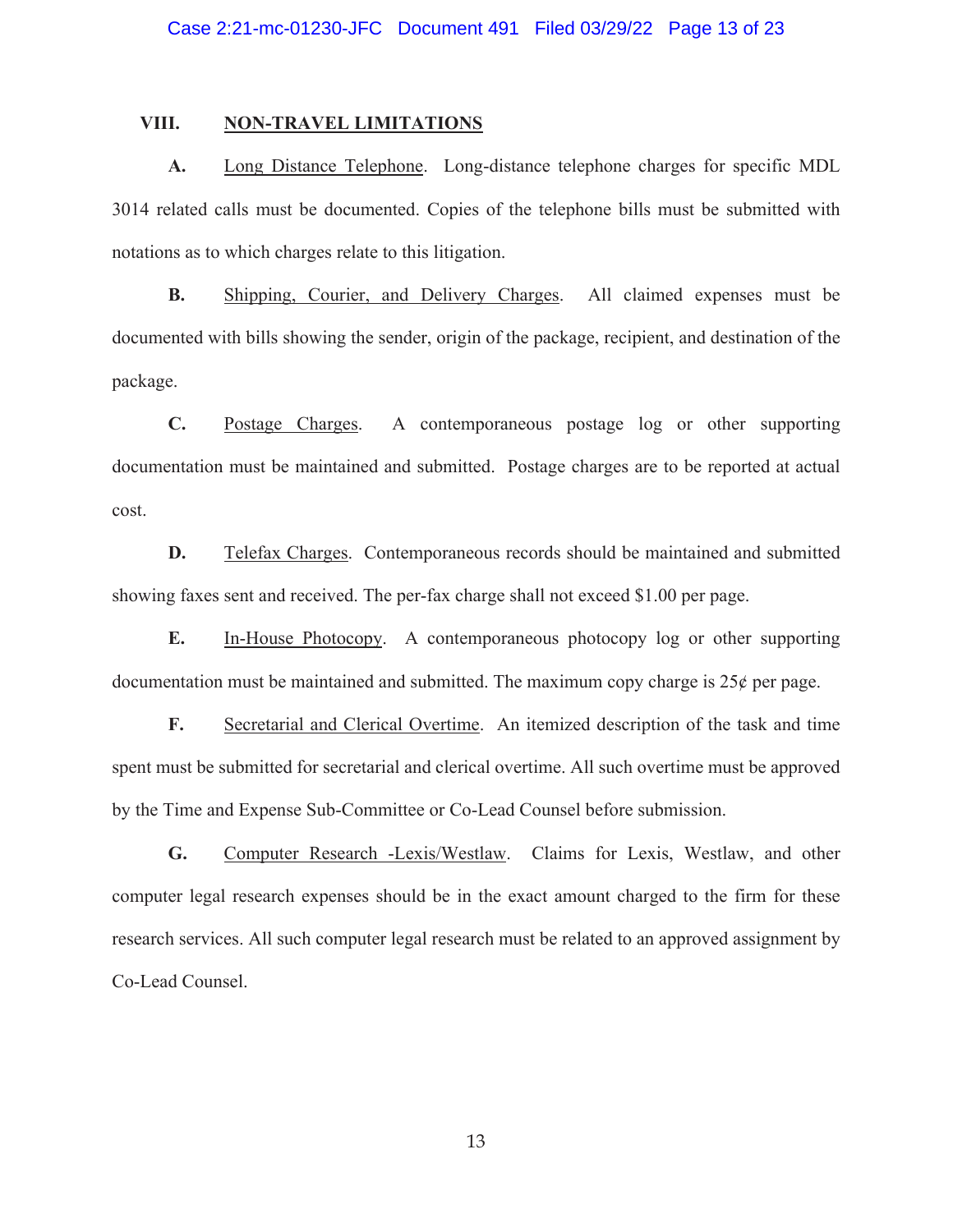# **IX ASSESSMENTS**

From time to time, as necessary to fund common benefit activity in the litigation, Co-Lead Counsel must make assessments and may receive and hold those assessments in the Shared Cost Fund. Once Co-Lead Counsel provide notice of an assessment, the assessed firms will have thirty (30) days to deposit their respective assessments into the Shared Cost Fund. If a firm does not make the required assessment timely, then Co-Lead Counsel may determine that the Participating Counsel from that firm will be ineligible for common benefit work while the firm is delinquent in its assessment, and, under those circumstances any common benefit work performed while the firm is in arrears will not be eligible for compensation.

# **X. FURTHER PROCEDURES TO BE ESTABLISHED BY TIME AND EXPENSE SUB-COMMITTEE AND CO-LEAD COUNSEL**

The Time and Expense Sub-Committee and Co-Lead Counsel may establish forms and procedures to further implement and carry out the time and expense submissions required by the Court and necessary to compile and maintain the records. These forms shall be made available by Co-Lead Counsel. Questions regarding the guidelines or procedures or the completion of any forms should be directed to the Time and Expense Sub-Committee or Co-Lead Counsel.

The Court reserves the power to modify the terms of this Order.

**DONE** and **ORDERED** this 24th day of March 2022.

## **/s/ JOY FLOWERS CONTI**

Jov Flowers Conti Senior United States District Court Judge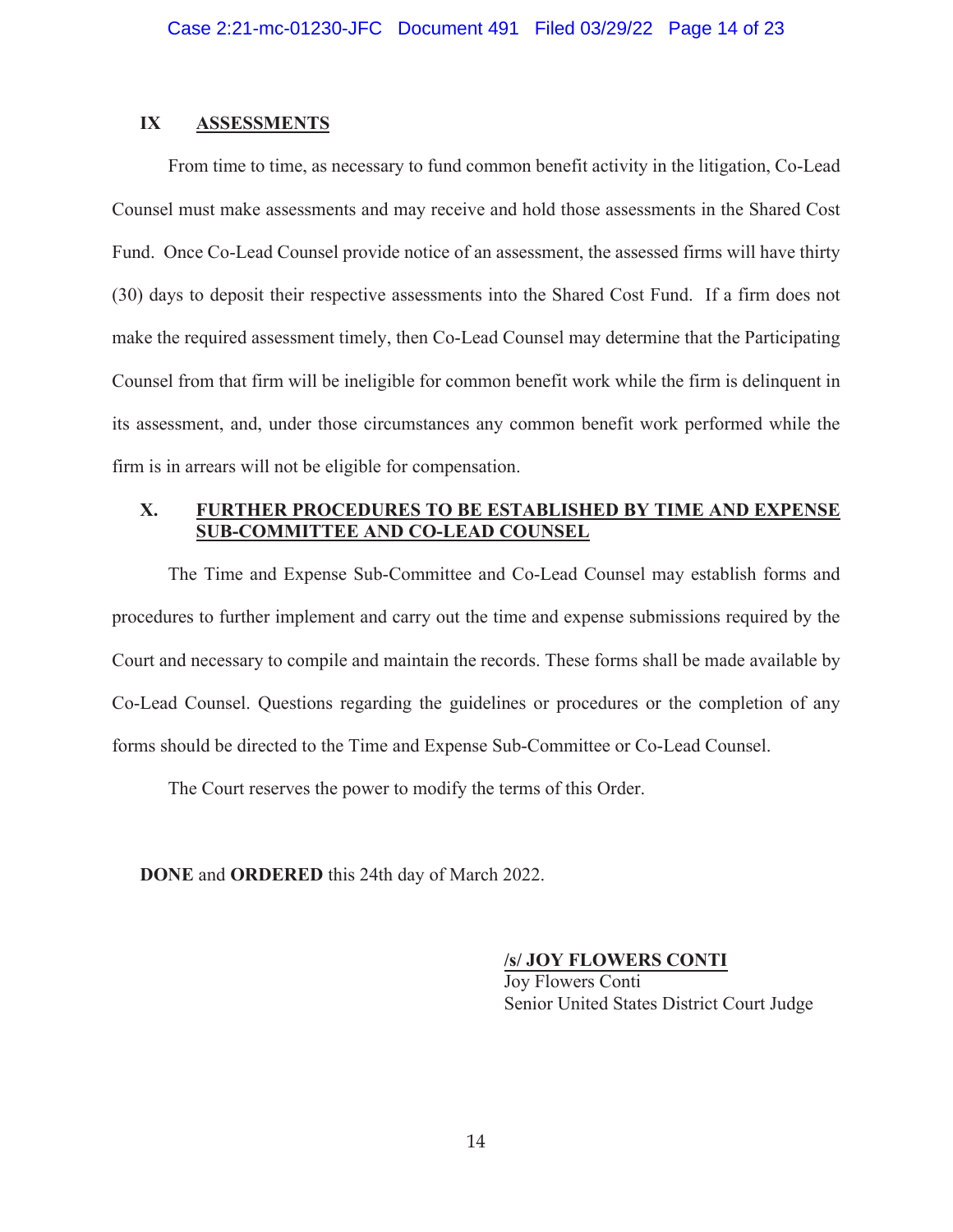Case 2:21-mc-01230-JFC Document 491 Filed 03/29/22 Page 15 of 23

# Exhibit A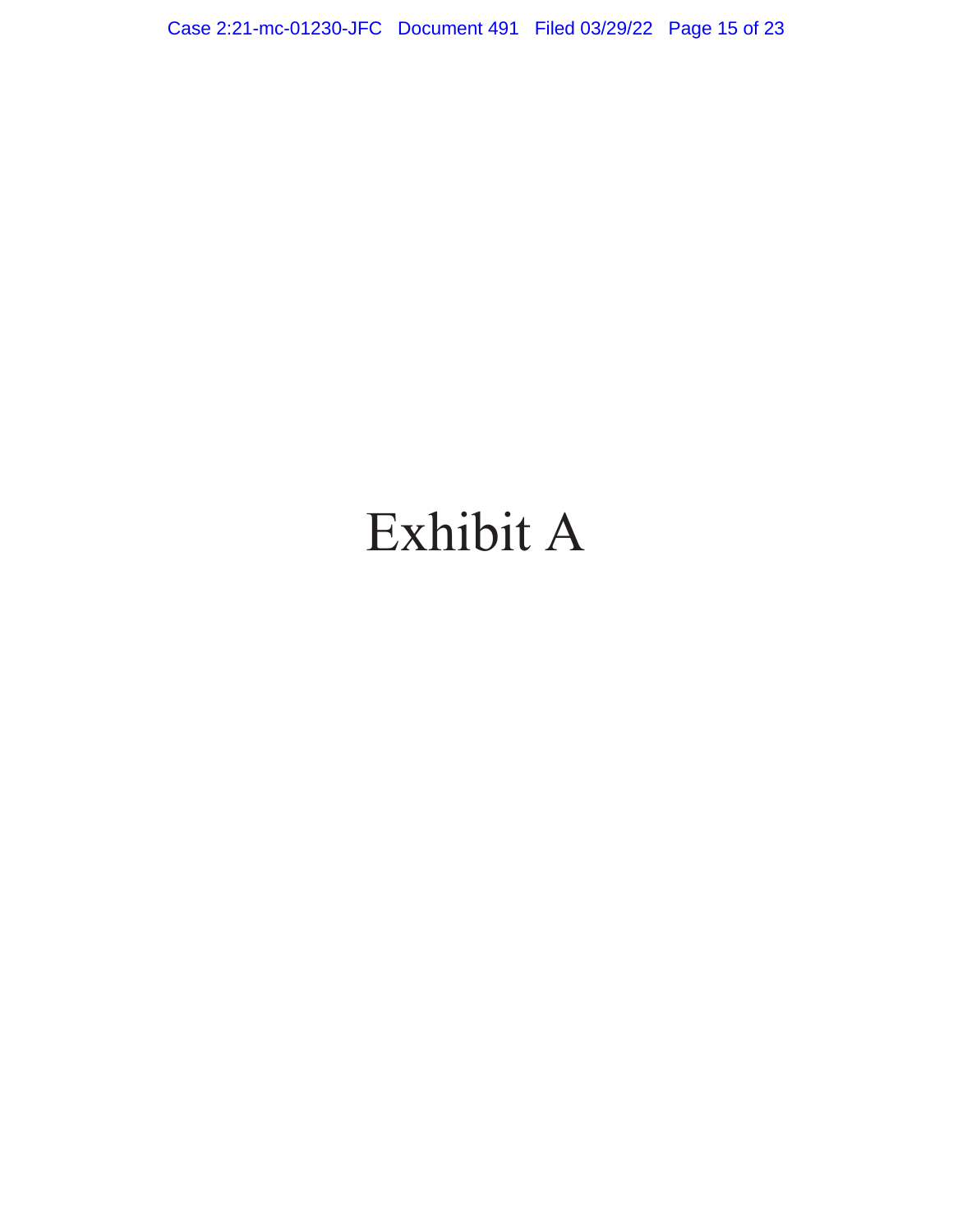# MDL 3014 – IN RE: PHILIPS RECALLED CPAP, BI-LEVEL PAP, AND MECHANICAL VENTILATOR PRODUCTS LITIGATION

# **ATTORNEY PARTICIPATION AGREEMENT**

This Participation Agreement is made as of the date identified below, by and between Co-Lead Counsel, appointed by the United States District Court for the Western District of Pennsylvania in MDL No. 3014 in Pretrial Order #8, and the undersigned "Participating Counsel".

**WHEREAS**, Co-Lead Counsel, in association with other attorneys working for the common benefit of Plaintiffs, have developed or are in the process of developing work product that will be valuable in the litigation of state and federal court proceedings involving claims against Philips RS North America, LLC f/k/a Respironics, Inc., Koninklijke Philips N.V., Philips North America LLC, Philips Holding USA, Inc., and Philips RS North America Holding Corporation (collectively "Philips"); Wm. T. Burnett Foam LLC, Wm. T. Burnett & Co., Wm. T. Burnett Management, Inc., Wm. T. Burnett Holding LLC; Wm. T. Burnett & Co., Inc., Wm. T. Burnett Fiber LLC, and Wm. T. Burnett IP LLC (collectively "Burnett"); and others, for injuries and losses (the "Common Benefit Work Product");

**WHEREAS**, the Participating Counsel are desirous of acquiring the Common Benefit Work Product and establishing an amicable, working relationship with Co-Lead Counsel for the mutual benefit of their clients;

**NOW**, **THEREFORE**, in consideration of the covenants and promises contained herein, and intending to be legally bound hereby, the parties agree as follows: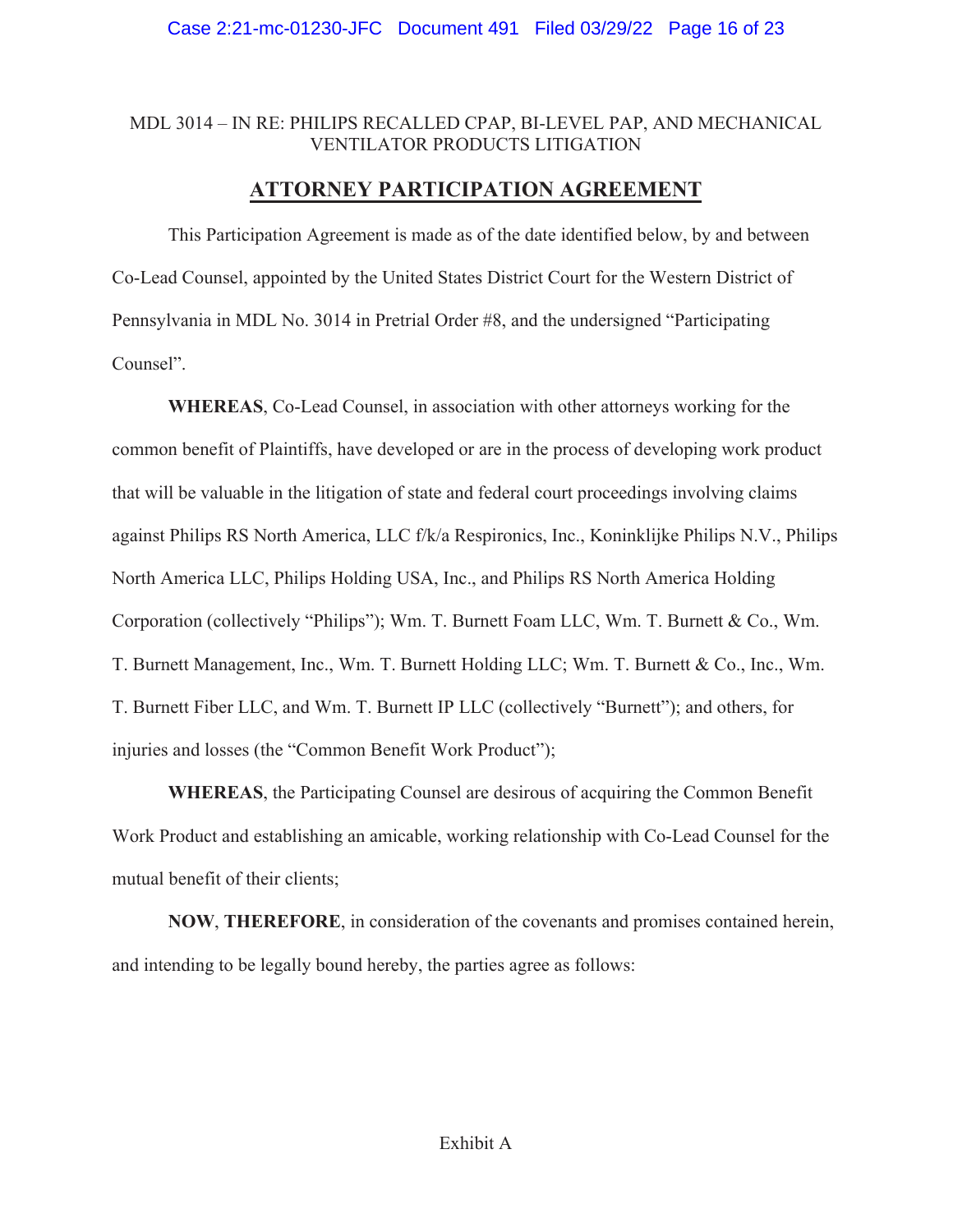## **Scope of Agreement**

1. This Participation Agreement is a private cooperative agreement between plaintiffs' attorneys to share Common Benefit Work Product pursuant to the Common Benefit Order(s) entered by the Court in MDL 3014 and this Participation Agreement.

2. This Agreement incorporates by reference any and all Orders of the Court entered, or which may subsequently be entered, regarding, *inter alia*, common benefit administration and/or assessments and incorporates fully herein all defined terms from such Order(s). Participating Counsel agree to be bound by the Court's determination on common benefit attorney fee awards, attorney fee allocations, and expense awards, and Participating Counsel knowingly and expressly waive any right to appeal those decisions or the ability to assert the lack of enforceability of the Court's Orders or to otherwise challenge their adequacy.

3. This Agreement applies to each and every claim, case, or action arising from the use of one or more recalled Philips CPAP, Bi-Level PAP and/or ventilators ("Philips claims") in which the Participating Counsel has or will have a financial interest, whether the claim, case or action is currently filed in state or federal court, or is unfiled, or is on a Tolling Agreement. Participating Counsel shall produce a list that correctly sets forth the name of each client represented by them and/or in which they have an interest in the attorney fee, regardless of what that interest is, and shall provide the initial list to Co-Lead Counsel within 45 days of signing of this Agreement. Participating Counsel shall supplement the list every 90 days thereafter. The signed Agreement and list of claimants shall be emailed to the Time and Expense Sub-

Committee at TimeAndExpenseSubcommitteeMDL3014@oliverlawgroup.com.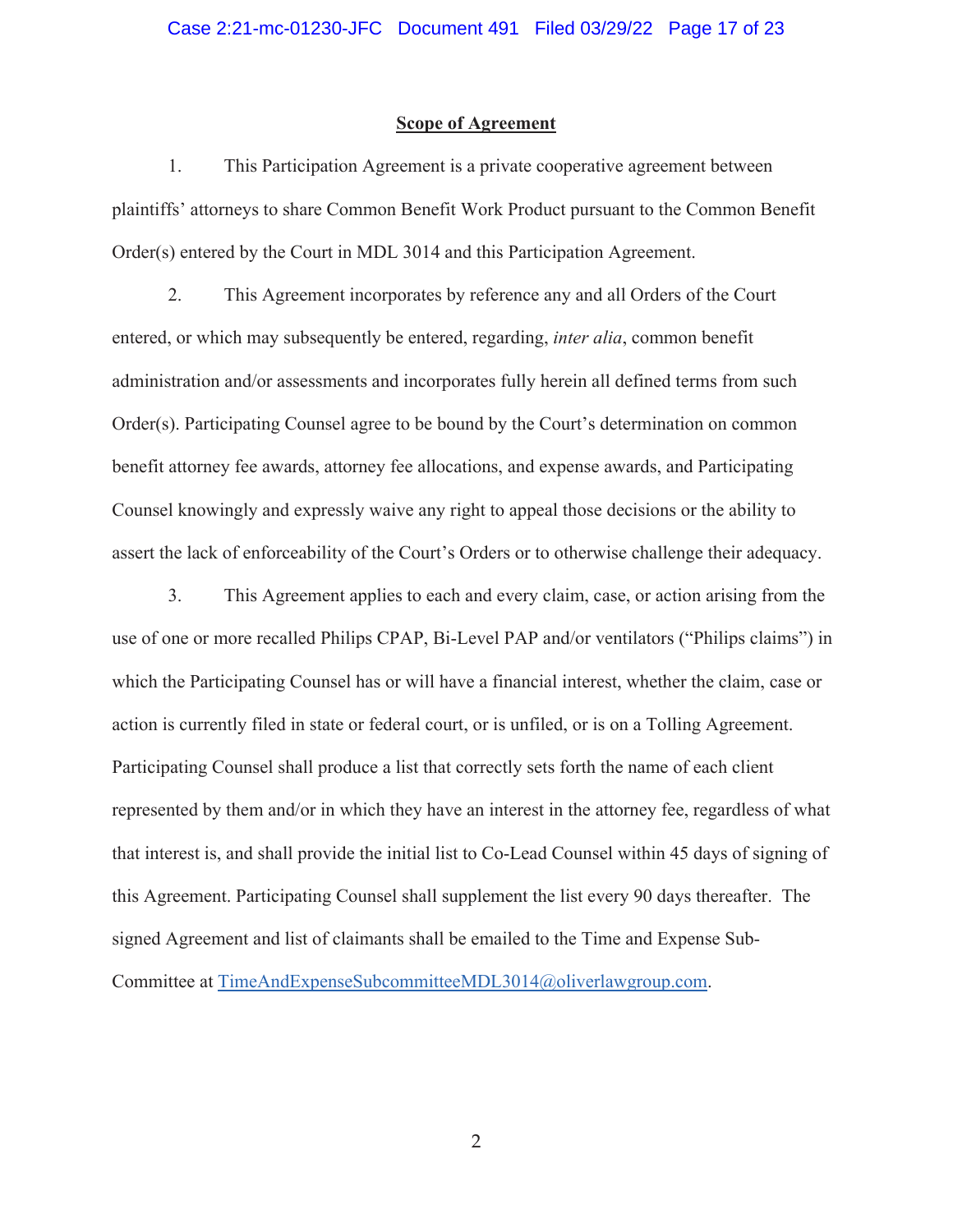## **Rights and Privileged of Participating Counsel**

4. Any plaintiffs' attorney who executes this Agreement is entitled to receive the Common Benefit Work Product created by those attorneys who have also executed, or have been deemed to have executed, the Participation Agreement, regardless of the venue in which the attorney's cases are pending.

5. Upon request of the Participating Counsel, the PSC will provide within a reasonable time to the Participating Counsel, to the extent developed, the Common Benefit Work Product, including access to the PSC's virtual depository, and, if and when developed, a complete trial package.

6. As the litigation progresses and Common Benefit Work Product continues to be generated, the PSC will provide Participating Counsel with such work product and will otherwise cooperate with the Participating Counsel to coordinate the MDL litigation and any related state litigation for the benefit of the plaintiffs.

7. Participating Counsel are also eligible to submit for consideration, claims for reimbursement of common benefit costs and time submissions for authorized common benefit work in accordance with the terms of the Court's Common Benefit Orders. Should the Court at some future point establish a percentage assessment to be held back from each claimant's Gross Monetary Recovery<sup>1</sup> ("Assessment") and funds be available for distribution to Participating Counsel pursuant to and subject to any Order of the Court, Participating Counsel may apply to the Court for common benefit fees and reimbursement of expenses, provided that the time

<sup>&</sup>lt;sup>1</sup> A "Gross Monetary Recovery" occurs when a claimant or his/her counsel either agree or have agreed, for monetary consideration, to settle, compromise, dismiss, or reduce the amount of a claim or, without trial, recover a judgment for monetary damages or other monetary relief, including compensatory and punitive damages, with respect to any Philips claim.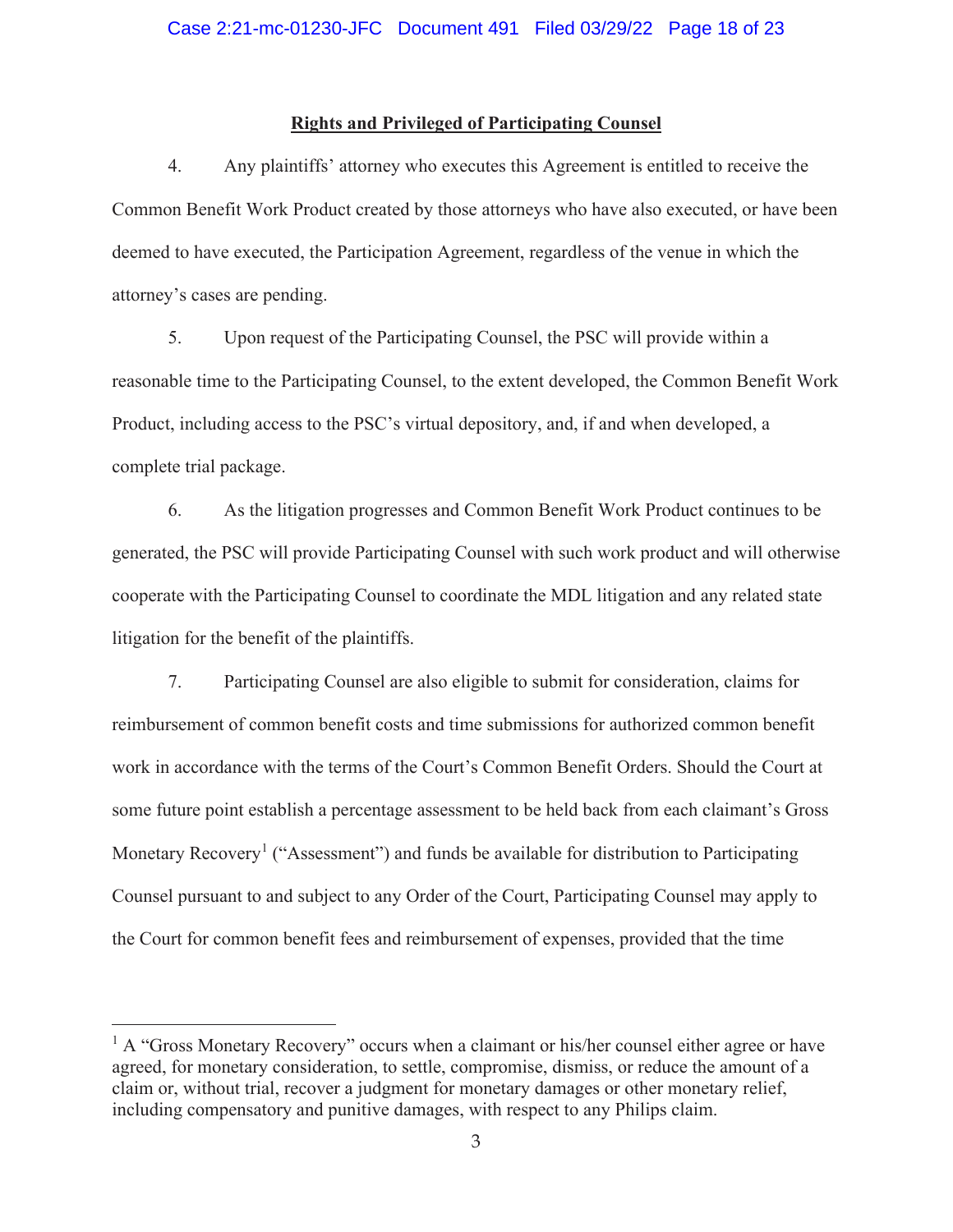## Case 2:21-mc-01230-JFC Document 491 Filed 03/29/22 Page 19 of 23

worked and/or expenses incurred are in compliance with the Court's Common Benefit Orders. Specifically, such work and/or expense must have been: (a) For the common benefit; (b) Appropriately authorized; and, (c) Timely and properly submitted.

## **Obligations of Participating Counsel**

8. Should the Court at some future point establish a Common Benefit Assessment, Participating Counsel and their law firms agree to deposit, or cause to be deposited, the Assessment into the common benefit fund designated as the repository for such Assessments. It is the intention of the parties that, absent extraordinary circumstances, such Common Benefit Assessment would be in full and final satisfaction of any present or future obligation on the part of each claimant and/or Participating Counsel to contribute to any fund for the payment of reimbursement of any legal fees, services or expenses incurred by, or due to, Co-Lead Counsel, the Plaintiffs' Steering Committee appointed by the Court, Participating Counsel, and/or any other counsel eligible to receive disbursements from a common benefit fund pursuant to an Order of the Court regarding the assessments.

# **PLAINTIFFS' CO-LEAD COUNSEL**

By: */s/ Sandra L. Duggan*  Levin Sedran & Berman LLP

By: */s/ Christopher A. Seeger*  Seeger Weiss LLP

By: */s/ Kelly K. Iverson*  Lynch Carpenter, LLP

By: */s/ Steven A. Schwartz*  Chimicles Schwartz Kriner & Donaldson-Smith LLP Sm

# **PARTICIPATING COUNSEL**

 $\text{By:}\_$ 

Firm:

Date: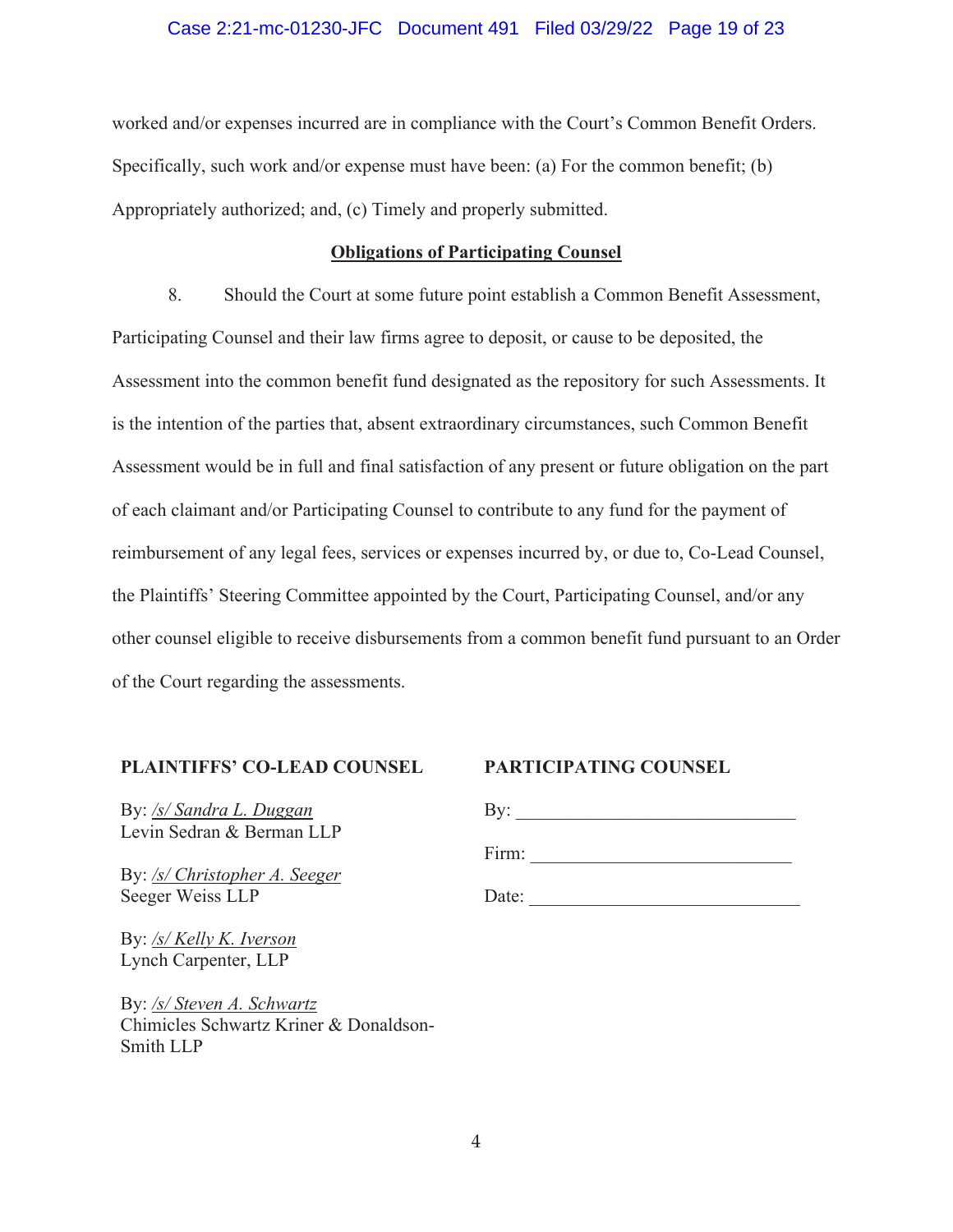Case 2:21-mc-01230-JFC Document 491 Filed 03/29/22 Page 20 of 23

# Exhibit B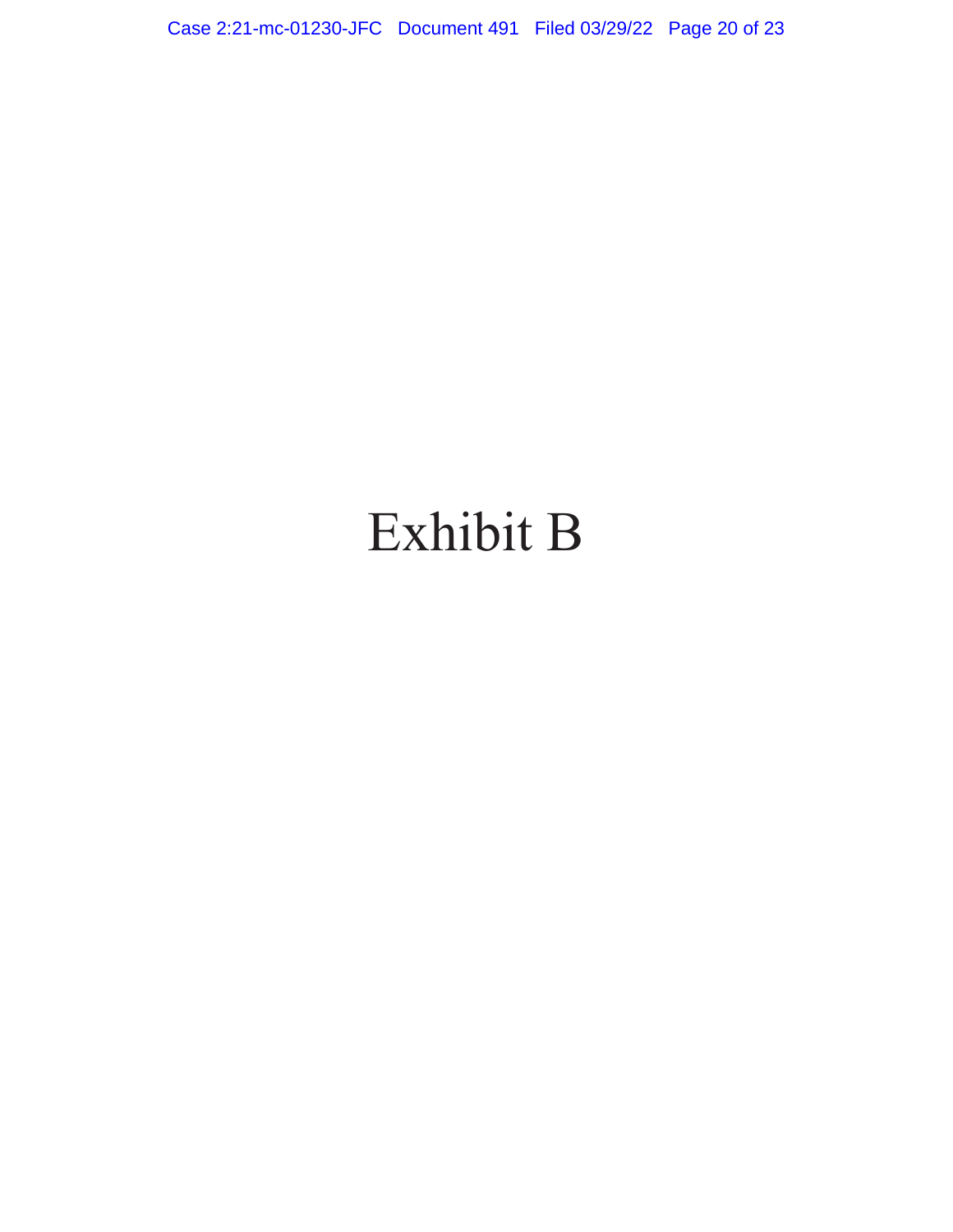## **TASK CODE DEFINITIONS**

These Litigation Task Codes should be used with all submissions of Common Benefit Time and Expense Reports in this MDL. The following definitions elaborate on the intended scope of each phase and task and should guide attorneys and paraprofessionals in coding time.

## **CASE ASSESSMENT, DEVELOPMENT, AND ADMINISTRATION TASK CODES**

**1 Fact Investigation/Development**. All actions to investigate and understand the facts of a matter. Covers interviews and vetting of Class and Subclass, potential bellwether plaintiffs, and potential witnesses, review of documents to learn the facts of the case (but not for document production), work with investigators, and all related communications and correspondence.

**2 Analysis/Strategy**. The thinking, strategizing, and planning for a case, including discussions, writing, and meetings on case strategy. Also includes initial legal research for case assessment purposes and legal research for developing a basic case strategy. Most legal research will be under the primary task for which the research is conducted. Once concrete trial preparation begins, use "Other Trial Preparation and Support."

**3 Experts/Consultants**. Identifying and interviewing experts and consultants (testifying or non-testifying), working with them, and developing expert reports. Does not include preparing for expert depositions, *see* "Expert Discovery," or time spent with experts/consultants during trial preparation and trial, *see* "Expert Witnesses."

**4 Document/File Management**. A narrowly defined task that comprises only the processes of creating and populating document and other databases or filing systems. Includes the planning, design, and overall management of this process. Work performed by outside vendors in building litigation support databases and the associated costs of same should be submitted as an Expense.

**5 Budgeting**. Covers developing, negotiating, and revising the budget for a matter.

**6 Settlement/ADR**. All activities directed specifically to settlement. Encompasses planning for and participating in settlement discussions, conferences, and hearings and implementing a settlement. Covers pursuing and participating in mediation and other non-binding Alternative Dispute Resolution (ADR) procedures. Also includes pre- litigation demand letters and ensuing discussions.

**7 Other Case Assessment, Development, and Administration**. Time not attributable to any other overall task.

# **PRE-TRIAL PLEADINGS AND MOTIONS TASK CODES**

**8 Pleadings**. Developing (researching, drafting, editing, filing) and reviewing complaints, answers, counter-claims and third party complaints. Also embraces responses to motions directed at pleadings such as motions to dismiss, motions to strike, and jurisdictional motions.

**9 Preliminary Injunctions/Provisional Remedies**. Developing and discussing strategy for these remedies, preparing motions, affidavits and briefs, reviewing opponent's papers, preparing for and attending court hearing, preparing witnesses for the hearing, and effectuating the remedy.

**10 Court-Mandated Conferences**. Preparing for and attending hearings and conferences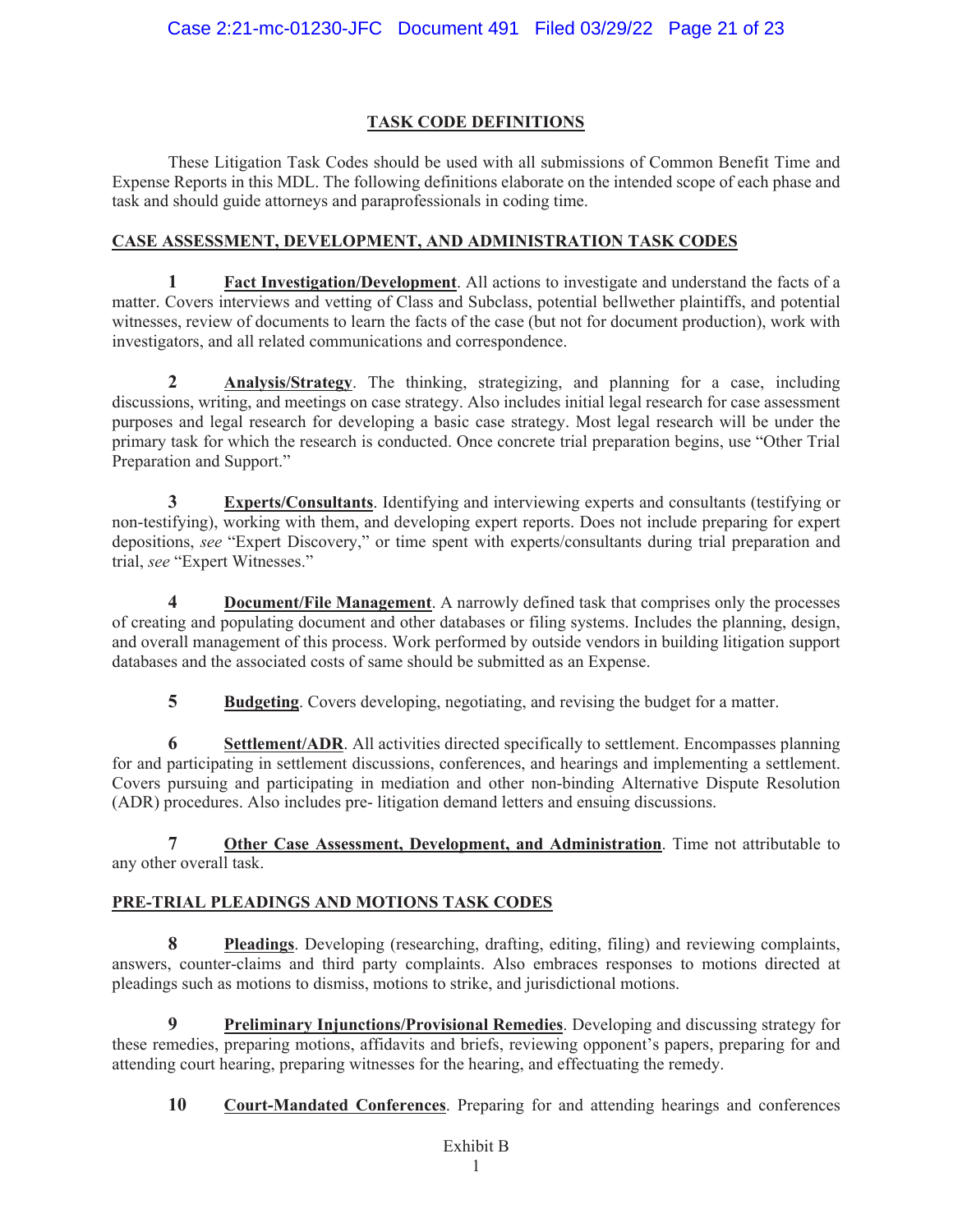required by court order or procedural rules (including Rule 16 sessions) other than settlement conferences.

**11 Dispositive and Class Certification Motions**. Developing, responding to, and arguing dispositive motions, including Rule 56 motions, and motions related to class certification and the issuance of class notice, and preparing for and attending hearings on these motions.

**12 Other Written Motions/Submissions**. Developing, responding to, and arguing all motions other than dispositive or class certification motions, pleadings, and discovery, such as motions to consolidate, to bifurcate, to remand, to stay, to compel arbitration, for MDL treatment and for change of venue.

## **DISCOVERY TASK CODES**

**13 Written Discovery**. Developing, responding to, objecting to, and negotiating interrogatories and requests to admit. Includes mandatory meet-and-confer sessions. Also covers mandatory written disclosures as under Rule 26(a).

**14 Document Production**. Developing, responding to, objecting to, and negotiating document requests, including the mandatory meet-and-confer sessions to resolve objections. Includes identifying documents for production, reviewing documents for privilege, effecting production, and preparing requested privilege lists. (While a general review of documents produced by other parties falls under this task, coding and entering produced documents into a database is "Document/File Management" and reviewing documents primarily to understand the facts is "Fact Investigation/Development."

depositi**on** prep<del>aration attending departions, Depositions</del>, any deposition summaries. **15 Depositions**. All work concerning depositions, including determining the deponents and the timing and sequence of depositions, preparing deposition notices and subpoenas, communicating with opposing or other party's counsel on scheduling and logistics, planning for and preparing to take the depositions, discussing deposition strategy, preparing witnesses, reviewing documents for

**17 Discovery Motions**. Developing, responding to, and arguing all motions that arise out of the discovery process. Includes the protective order process.

**18 Other Discovery.** Less frequently used forms of discovery, such as medical examinations and on-site inspections.

# **TRIAL PREPARATION AND TRIAL TASK CODES**

**19 Fact Witnesses**. Preparing for examination and cross-examination of non-expert witnesses.

**20 Expert Witnesses**. Preparing for examination and cross-examination of expert witnesses.

**21 Written Motions/Submissions**. Developing, responding to, and arguing written motions during preparation for trial and trial, such as motions *in limine*, *Daubert* motions, and motions to strike proposed evidence. Also includes developing other written pre-trial and trial findings, such as jury instructions, witness lists, proposed findings of fact and conclusions of law, and trial briefs.